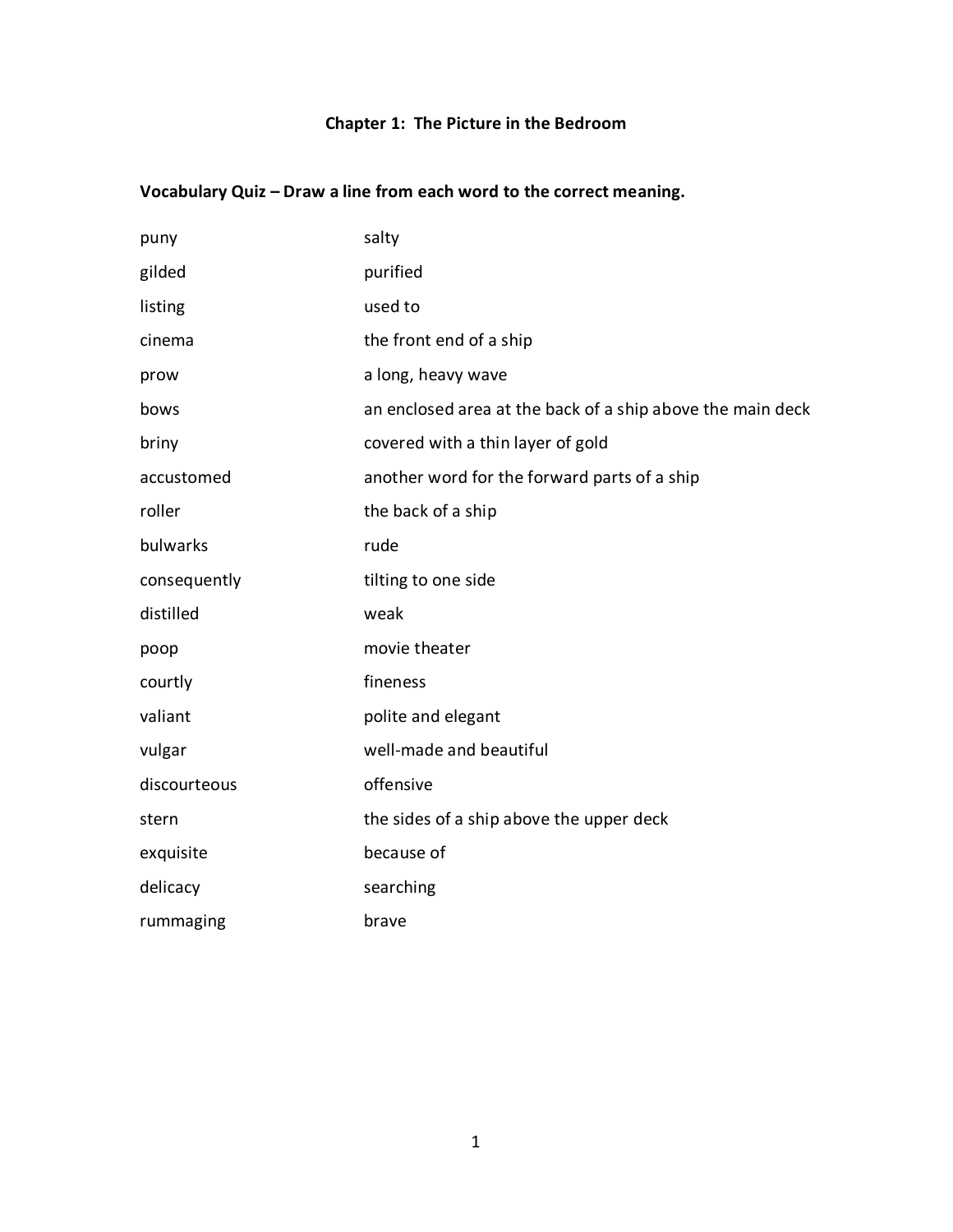#### **Chapter 2: On Board the "Dawn Treader"**

| coronation | a stimulating medicine or drink                             |
|------------|-------------------------------------------------------------|
| tribute    | ceremony crowning a king or queen                           |
| regent     | the forward part of a ship where the crew is housed         |
| usurping   | intensely unpleasant or disagreeable                        |
| avenge     | steal or swipe                                              |
| victual    | a dividing wall                                             |
| cordial    | payment by one nation to another acknowledging submission   |
| partition  | one who rules a nation in the absence of the king           |
| forecastle | supplies of food                                            |
| headwind   | to exact satisfaction by punishing a wrongdoing             |
| tiller     | rude, disrespectful speech                                  |
| navigation | arrogance, showing off                                      |
| aft        | a wind blowing in the opposite direction of a ship's course |
| ghastly    | flexible                                                    |
| swank      | near, toward, or in the stern (rear) of a ship              |
| primitive  | seizing power without right                                 |
| cheek      | someone opposed to conflict                                 |
| scrounge   | a straight two-edged sword with a narrow pointed blade      |
| pacifist   | a lever used for steering a boat                            |
| rapier     | something new or unusual                                    |
| supple     | crude, not very developed                                   |
| novelty    | ship traffic or commerce                                    |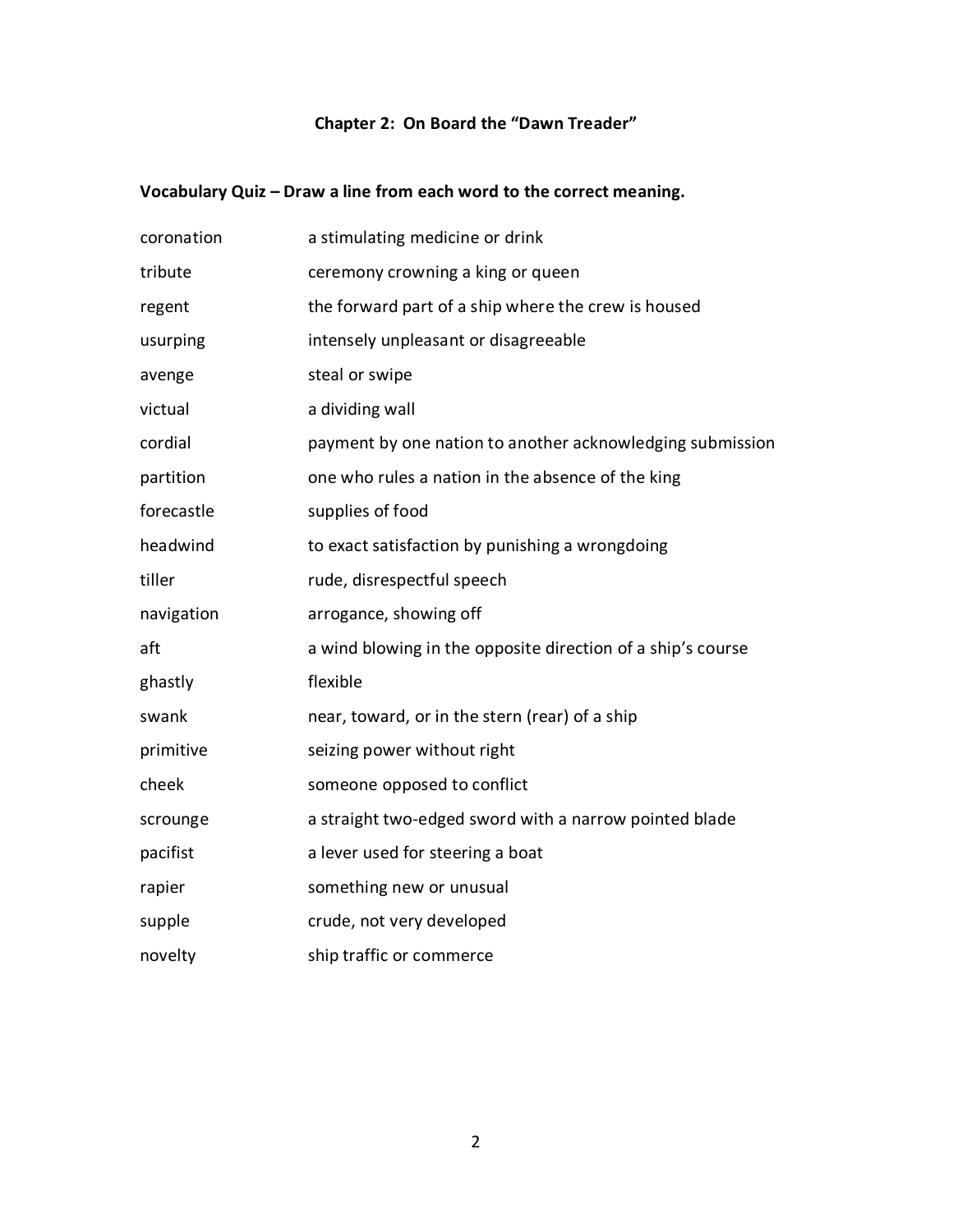### **Chapter 3: The Lone Islands**

| pattering     | scolding or boring talk                                |
|---------------|--------------------------------------------------------|
| uninhabited   | soiled and worn                                        |
| turf          | items offered for sale                                 |
| had consented | paid out                                               |
| jaw           | grassy ground                                          |
| bedraggled    | having no permanent residents                          |
| wares         | the cargo area of a ship, below the deck               |
| carrion       | land granted to a nobleman by his ruler                |
| rigmarole     | paid back                                              |
| disbursed     | had agreed or given permission                         |
| made good     | suffering neglect                                      |
| languishing   | running with quick, light steps                        |
| hold          | confused, meaningless talk                             |
| fief          | literally, dead decaying flesh; here used as an insult |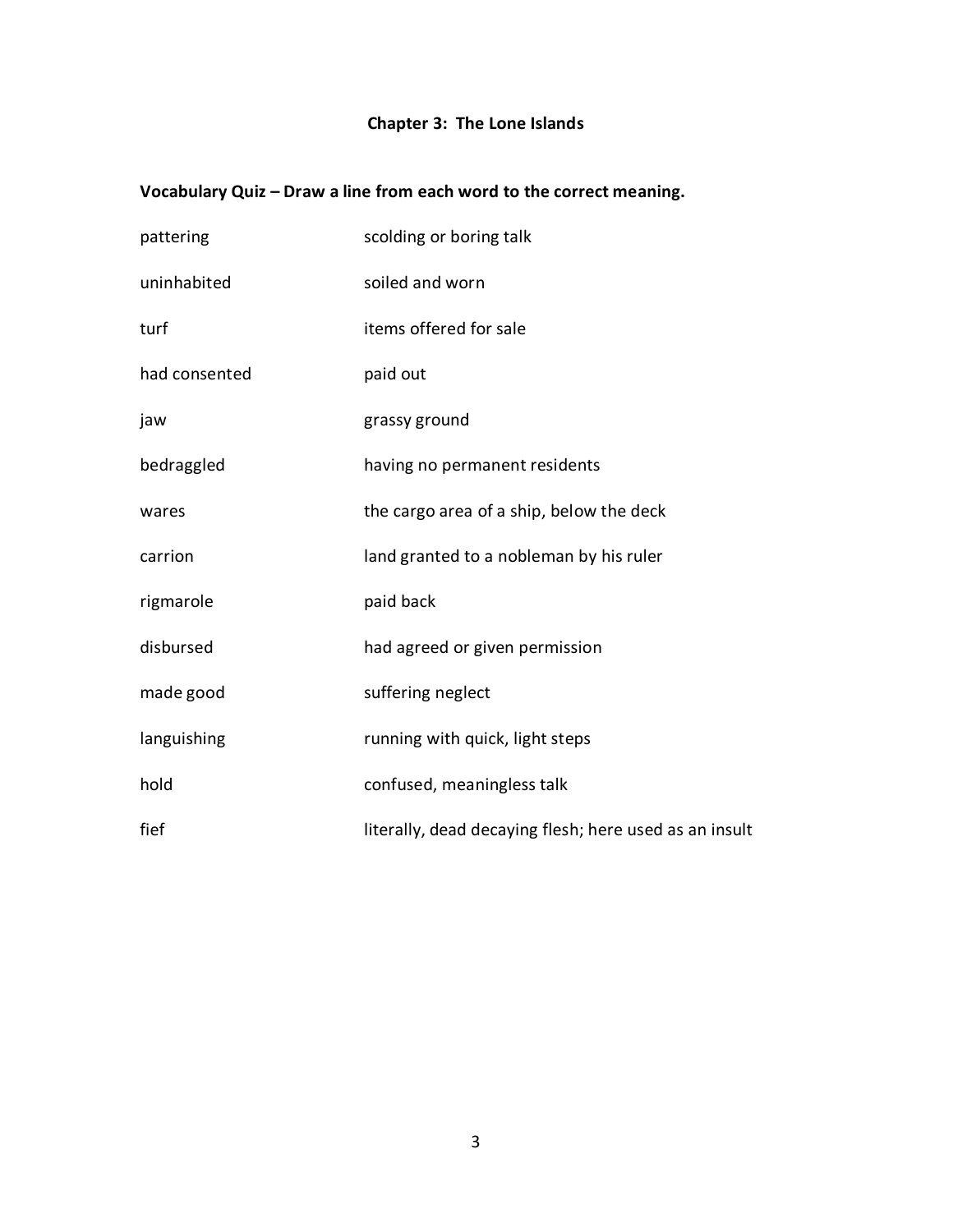### **Chapter 4: What Caspian Did There**

| trim         | lazy                              |
|--------------|-----------------------------------|
| jetty        | a large quantity of falling items |
| slovenly     | disagreeable, unpleasant          |
| slouching    | weak, lacking force               |
| gauntleted   | untidy                            |
| languid      | neat and in good order            |
| dandified    | stared open-mouthed               |
| bilious      | flattering, intended to win favor |
| cascade      | a large bottle                    |
| consorts     | skill and good judgment           |
| abominable   | inappropriately dressed-up        |
| dominions    | a landing wharf                   |
| flogging     | irritating                        |
| gaped        | gloved                            |
| ingratiating | beating                           |
| prudence     | gloomy                            |
| sulky        | companions                        |
| galling      | sickly or bad-natured             |
| flagon       | lands under the rule of a nation  |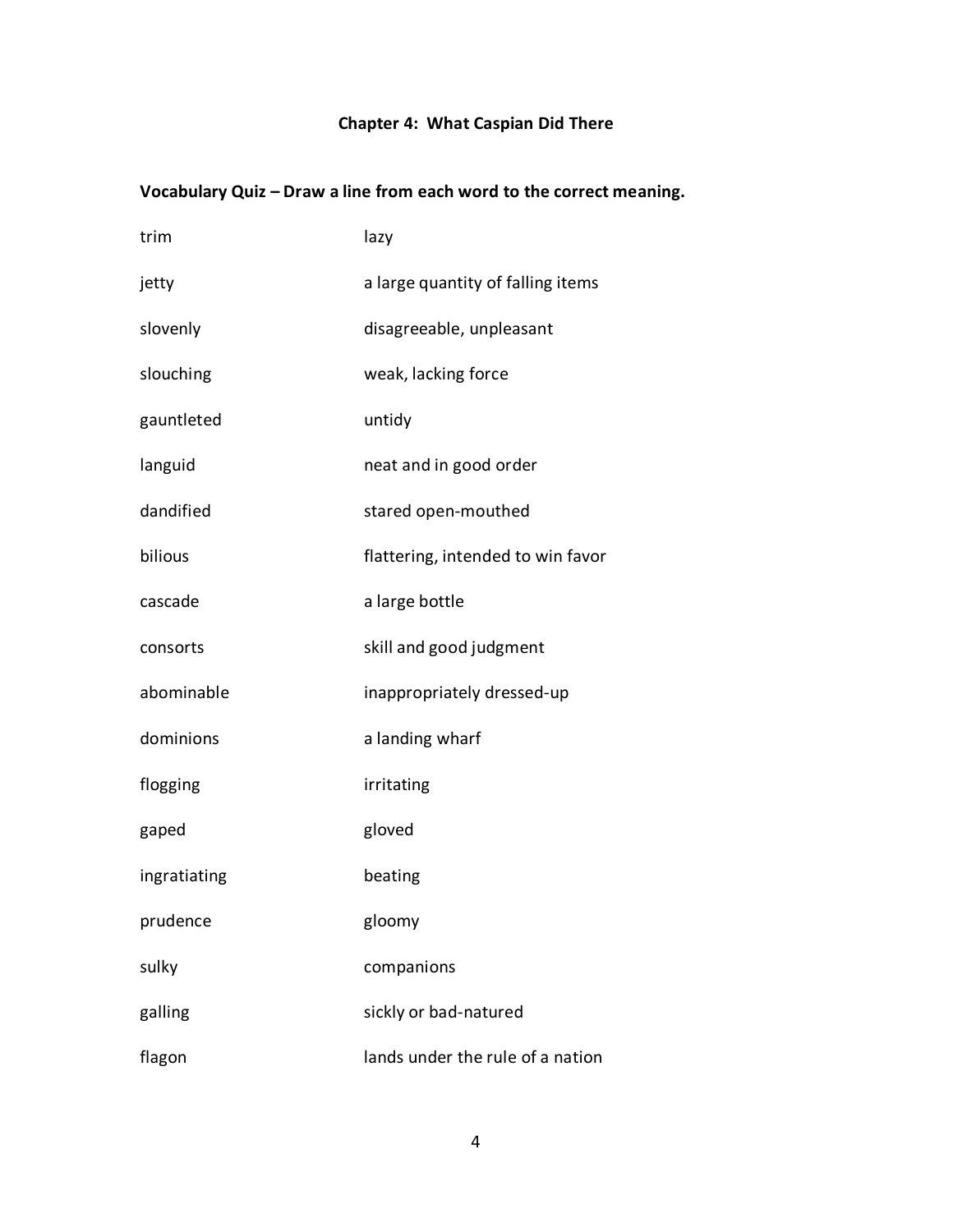### **Chapter 5: The Storm and What Came of It**

| forlorn     | on board a ship                                 |
|-------------|-------------------------------------------------|
| sinister    | deserving hatred                                |
| aloft       | kept motionless by lack of wind                 |
| appalling   | talking down to                                 |
| embarked    | up on the mast of the ship                      |
| wireless    | sad, nearly hopeless                            |
| rocket      | a wind blowing between 32 and 63 miles per hour |
| fiends      | steep drop-offs                                 |
| gale        | a depth of six feet                             |
| becalmed    | unfavorable, indicating trouble                 |
| prig        | radio                                           |
| patronising | depressing                                      |
| odious      | unclear                                         |
| fathom      | a flare used to signal for help                 |
| ascent      | a downward slope                                |
| vague       | inspiring terror or dismay                      |
| oppressive  | slipping and sliding                            |
| hulk        | annoying person                                 |
| venture     | the body of a wrecked ship                      |
| descent     | risk, dare                                      |
| precipices  | an upward slope                                 |
| slithering  | devils, very wicked people                      |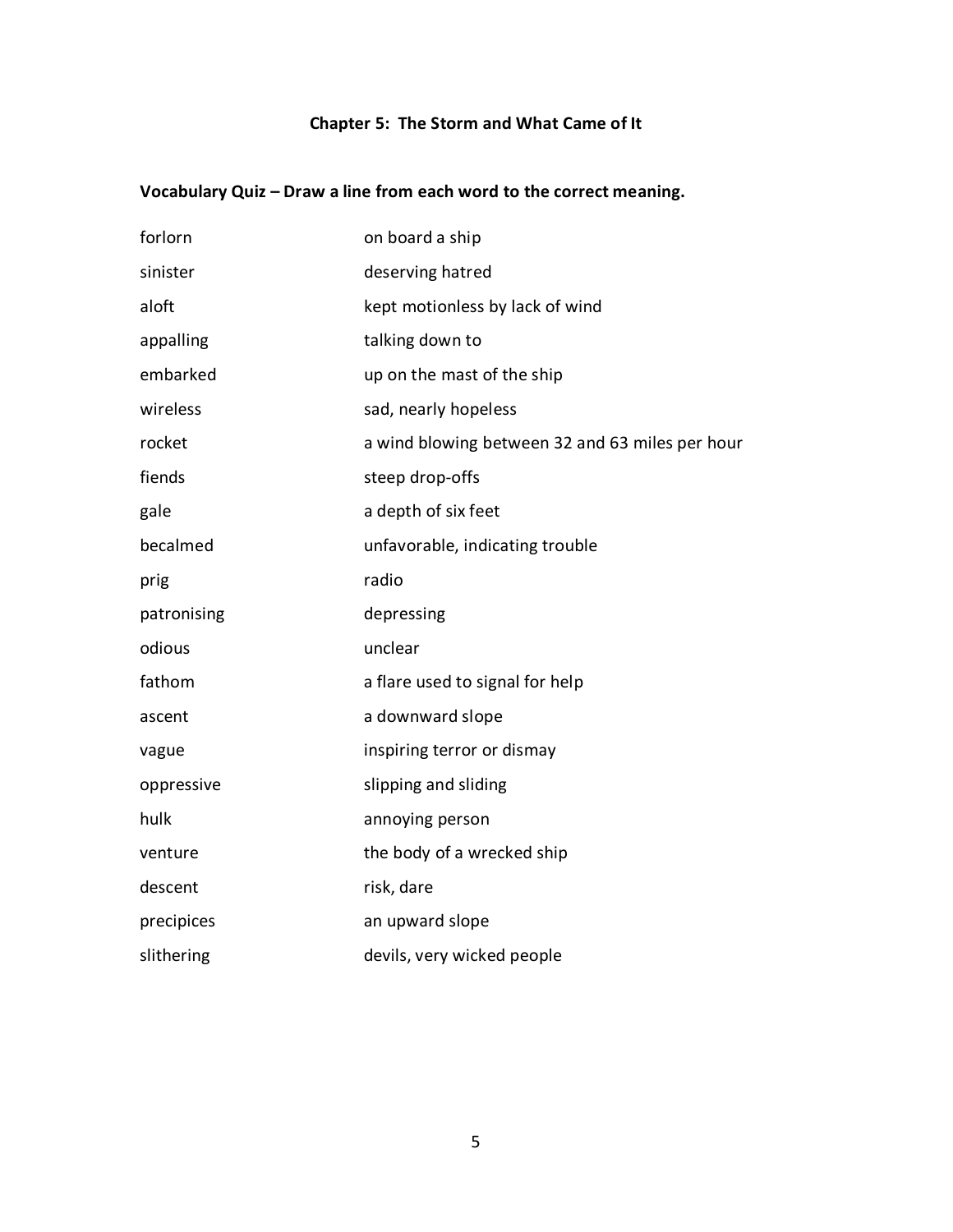### **Chapter 6: The Adventures of Eustace**

| blighter    | a small point of land                 |
|-------------|---------------------------------------|
| spit        | sneak                                 |
| immense     | cursed                                |
| lithe       | slowly and carefully                  |
| shamming    | disturbing, alarming                  |
| bolted      | landed                                |
| exports     | items brought in from another country |
| imports     | small gold bars                       |
| ingots      | items sent to another country         |
| infernal    | pretending, tricking                  |
| slink       | a hidden supply                       |
| stealthily  | flexible                              |
| hoard       | someone who is not very-well liked    |
| disquieting | great, huge                           |
| constancy   | strength of mind, bravery             |
| lighted     | ran in a panicked way                 |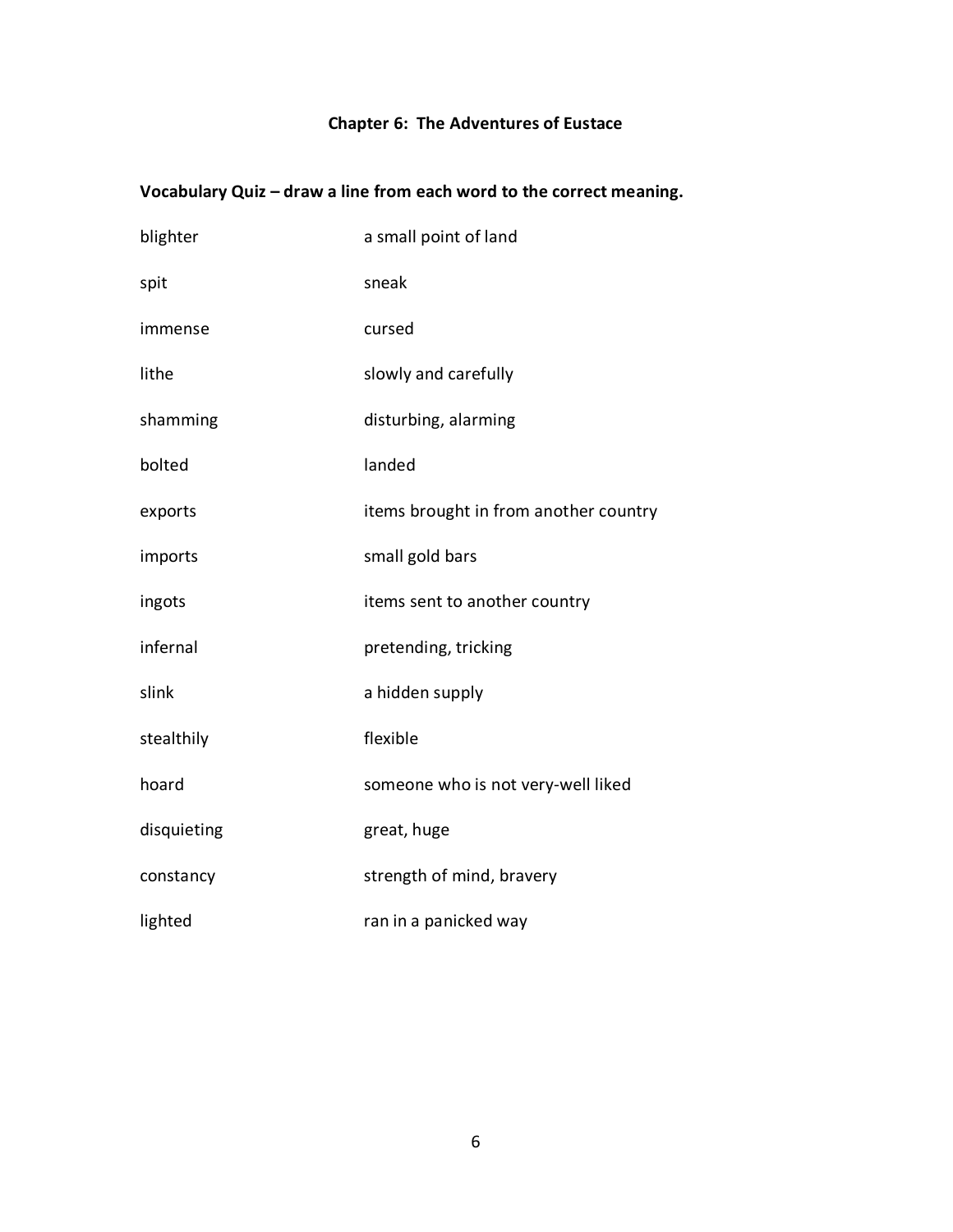### **Chapter 7: How the Adventure Ended**

| device        | a ring of iron or rope used in a throwing game        |
|---------------|-------------------------------------------------------|
| disputed      | walked on                                             |
| ejaculations  | supplies                                              |
| disenchanting | constant, unrelieved                                  |
| trodden       | stubbornly difficult                                  |
| humane        | sore                                                  |
| revictualling | replenishing supplies                                 |
| capital       | a design connected with a particular person or family |
| obstinate     | compassionate, considerate                            |
| stores        | sudden excited words or statements                    |
| unmitigated   | jerked or staggered                                   |
| tender        | poor, insignificant                                   |
| smarted       | questioned, disagreed                                 |
| mouldy        | breaking a magic spell                                |
| quoit         | very good                                             |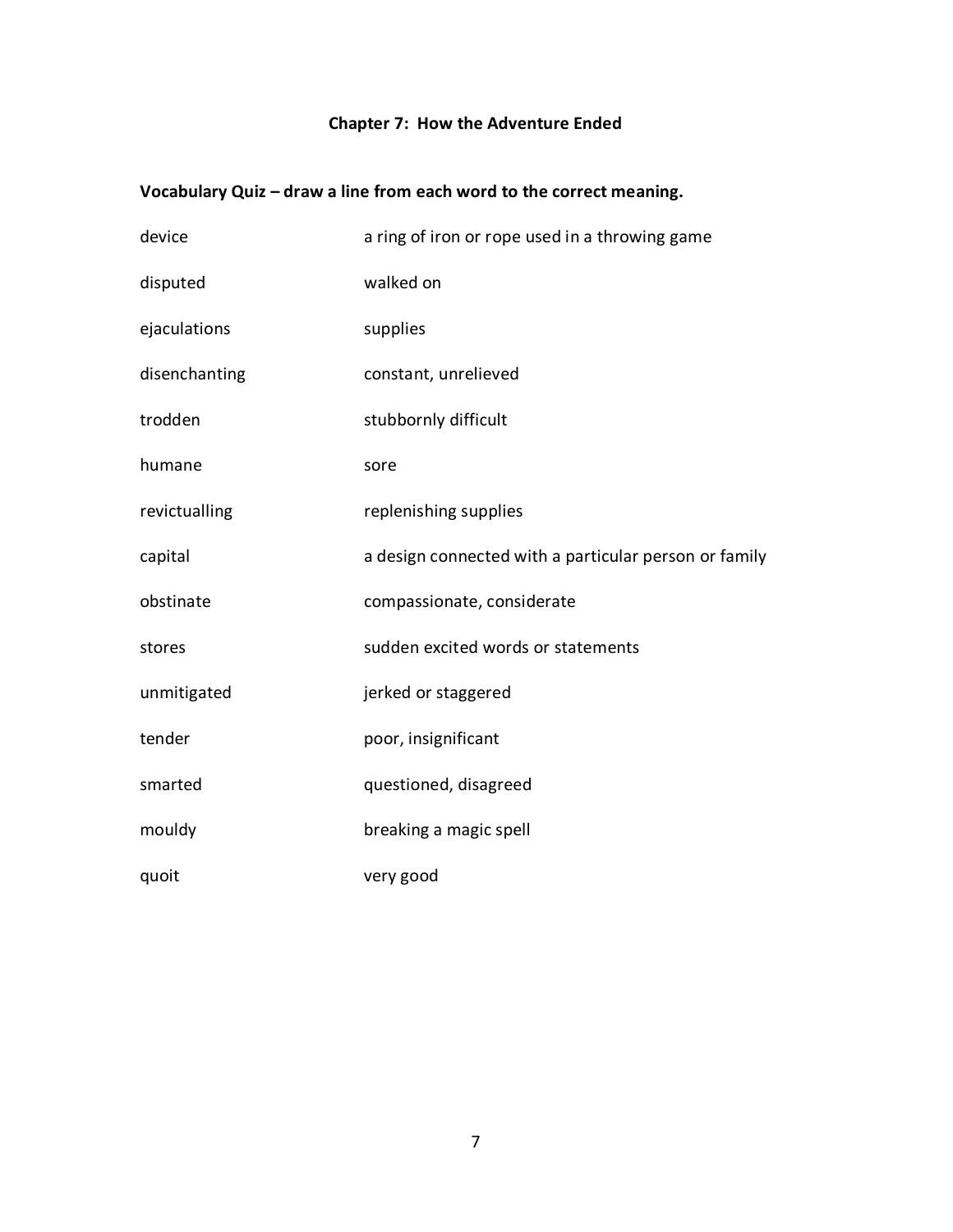# **Chapter 8: Two Narrow Escapes**

| intervals    | small bits of wood                             |
|--------------|------------------------------------------------|
| cricket      | an armor shirt made of metal links             |
| vermilions   | strange, suspicious                            |
| matchwood    | the handle of a sword                          |
| valour       | bright reds                                    |
| lee          | a game played with a ball and bat by two teams |
| stern-sheets | regular spaces                                 |
| sword-hilt   | protective shelter                             |
| mail shirt   | the stern area of an open boat                 |
| fishy        | under a magic spell                            |
| bewitched    | bravery                                        |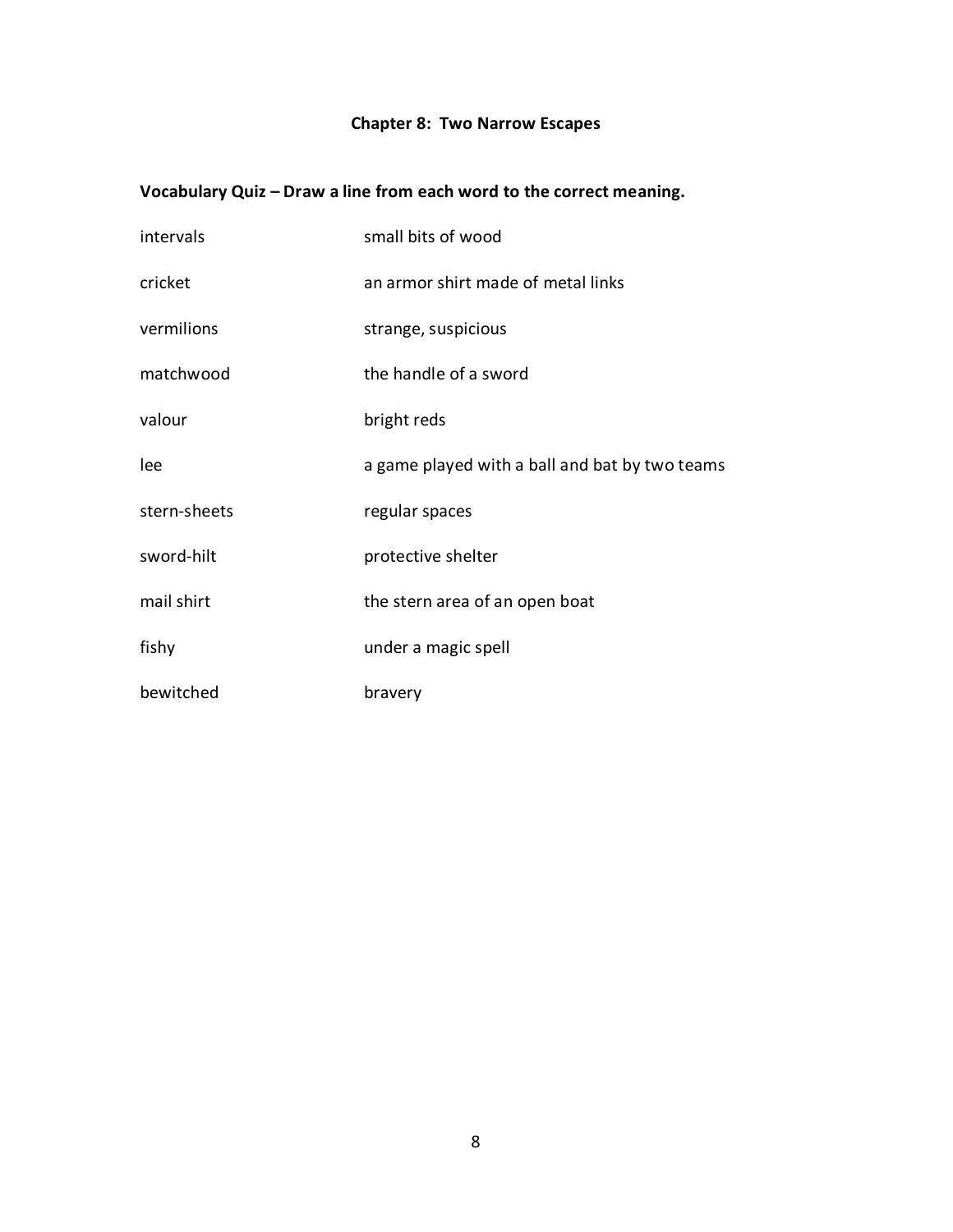### **Chapter 9: The Island of the Voices**

| extracted   | joined, traveled with                |
|-------------|--------------------------------------|
| mellow      | discuss terms with an enemy          |
| furrow      | softened with age                    |
| gentry      | likely to betray trust               |
| conspicuous | bad-tempered                         |
| folly       | hatred, ill will                     |
| skulking    | obvious, easily seen                 |
| parley      | be amazed                            |
| enmity      | a trench in the earth made by a plow |
| wonder      | lack of good sense                   |
| downright   | sneaking                             |
| treacherous | people of a specified group          |
| accompanied | paved with stone                     |
| flagged     | removed, pulled out                  |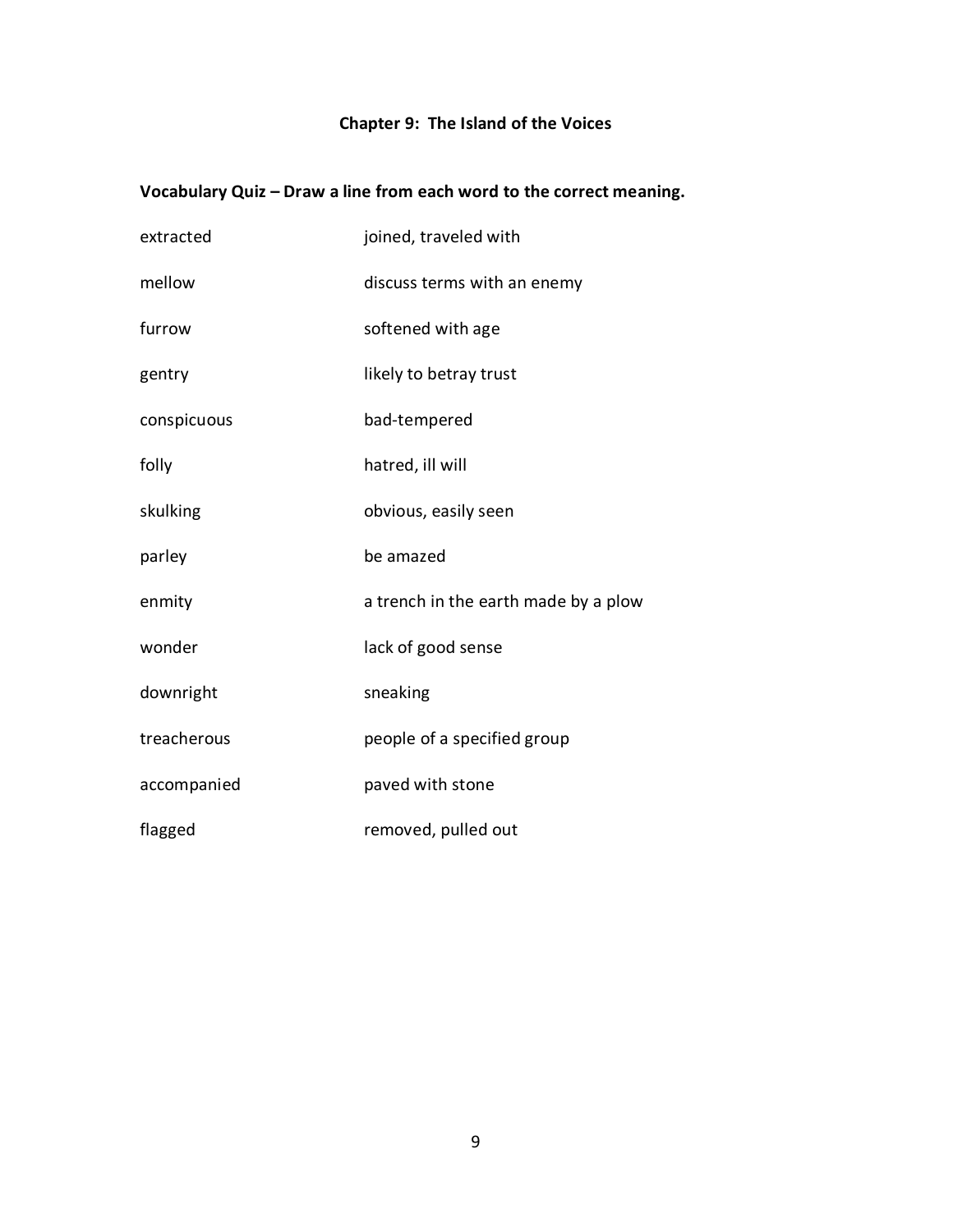# **Chapter 10: The Magician's Book**

| inquisitive   | odd, unusual                                                |
|---------------|-------------------------------------------------------------|
| keen on       | unclear, confused                                           |
| currants      | something like the thick lumps in cottage cheese            |
| curds         | small seedless raisins                                      |
| mead          | a drink, similar to wine, made with honey                   |
| examination   | a facial expression of disgust                              |
| landing       | hallway                                                     |
| queer         | excited or enthusiastic about                               |
| grimace       | test in school                                              |
| corridor      | a contest of knights                                        |
| infallible    | persuade                                                    |
| uttereth      | curious                                                     |
| muddlesome    | certain to work, unable to fail                             |
| tournament    | a level platform at the end of or between flights of stairs |
| plainer       | faded, dirty-looking                                        |
| induce        | says                                                        |
| dingy         | expressing disapproval or disappointment                    |
| reproachfully | secretly listening to someone else's conversation           |
| eavesdropping | more ordinary looking, less attractive                      |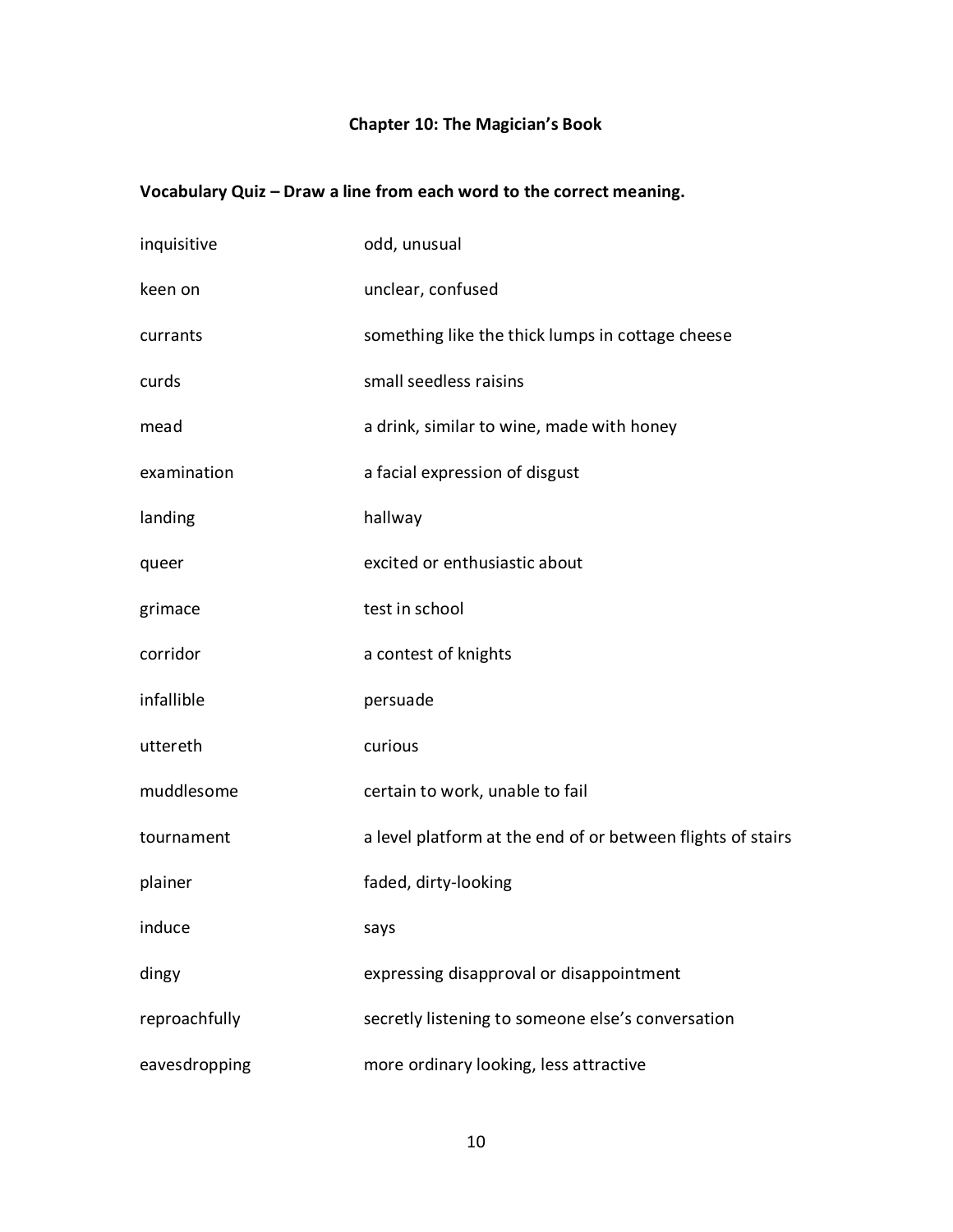# **Chapter 11: The Dufflepuds Made Happy**

| chaplet          | a creature with only one foot         |
|------------------|---------------------------------------|
| crestfallen      | made twice as great                   |
| lemon-squash     | a wreath worn on the head             |
| conceited        | dejected, disappointed                |
| astrolabes, etc. | scientific instruments                |
| monopod          | a drink similar to lemonade           |
| redoubled        | having too high an opinion of oneself |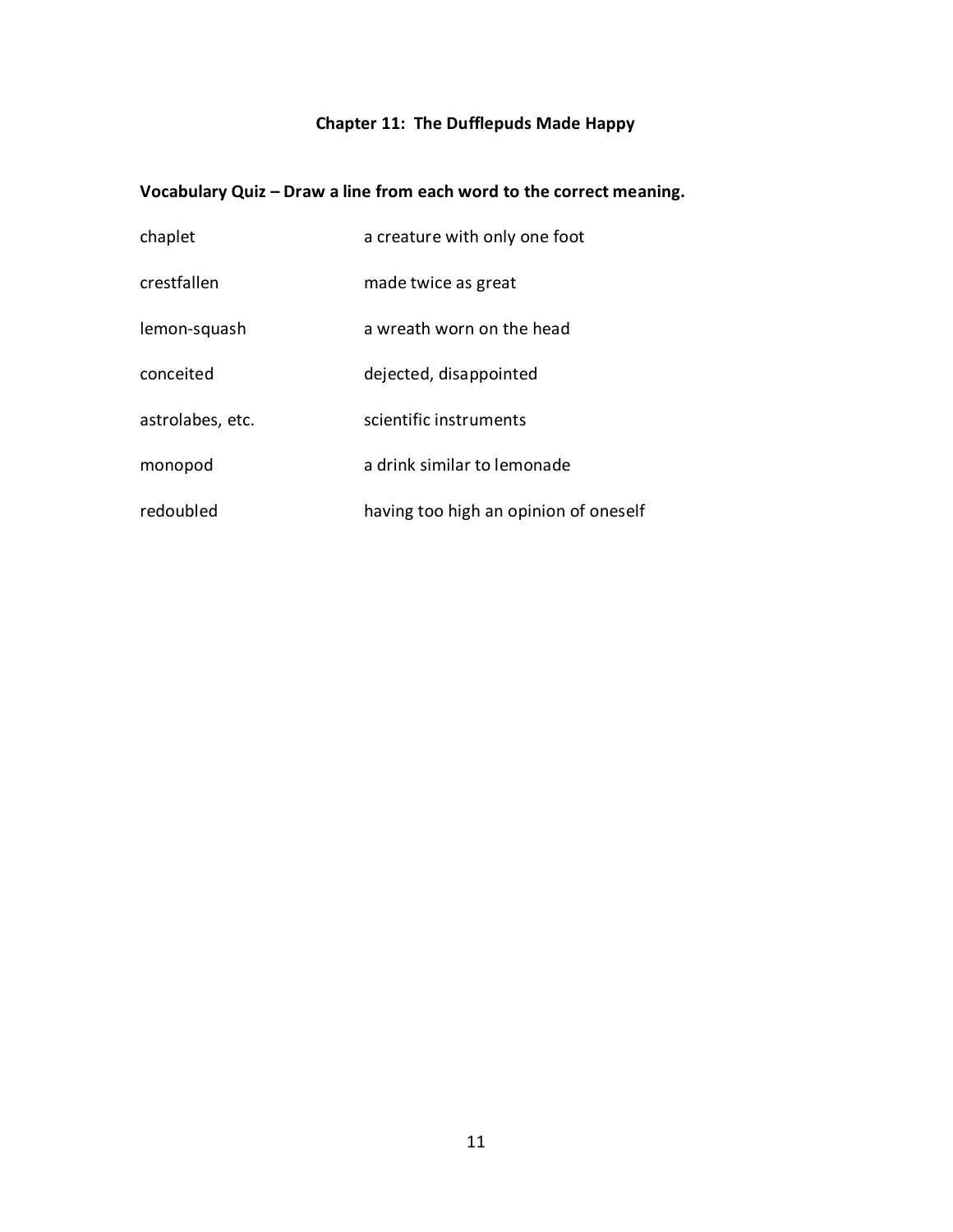### **Chapter 12: The Dark Island**

| sleepers    | devices for holding oars in place    |
|-------------|--------------------------------------|
| at length   | cowardly behavior                    |
| cowardice   | supports for railroad rails          |
| lurid       | jerked in surprise                   |
| rowlocks    | confused, disorderly retreat         |
| started     | watered-down rum                     |
| mutiny      | after a while                        |
| poltroonery | a large seabird                      |
| rout        | lack of courage                      |
| albatross   | rebellion against a ship's commander |
| grog        | dim, pale                            |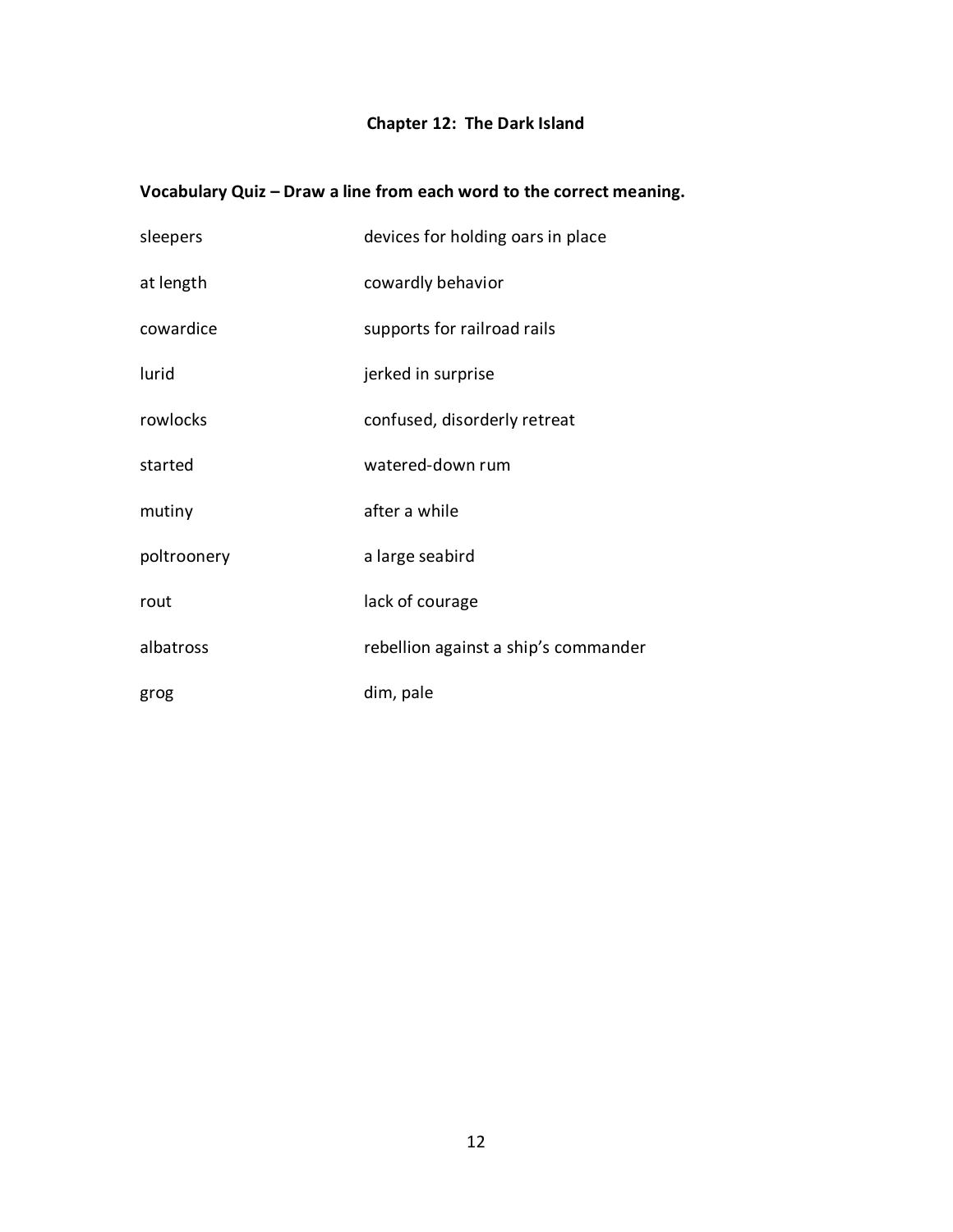# **Chapter 13: The Three Sleepers**

| constellations  | foaming, crashing waves                     |
|-----------------|---------------------------------------------|
| <b>luminous</b> | the study of plants                         |
| starboard       | beg                                         |
| breakers        | groups of stars that seem to form a picture |
| botany          | the right side of a ship, looking forward   |
| concealed       | walked casually                             |
| entwining       | glowing, shining                            |
| beseech         | hidden                                      |
| sauntered       | twisting, tangling                          |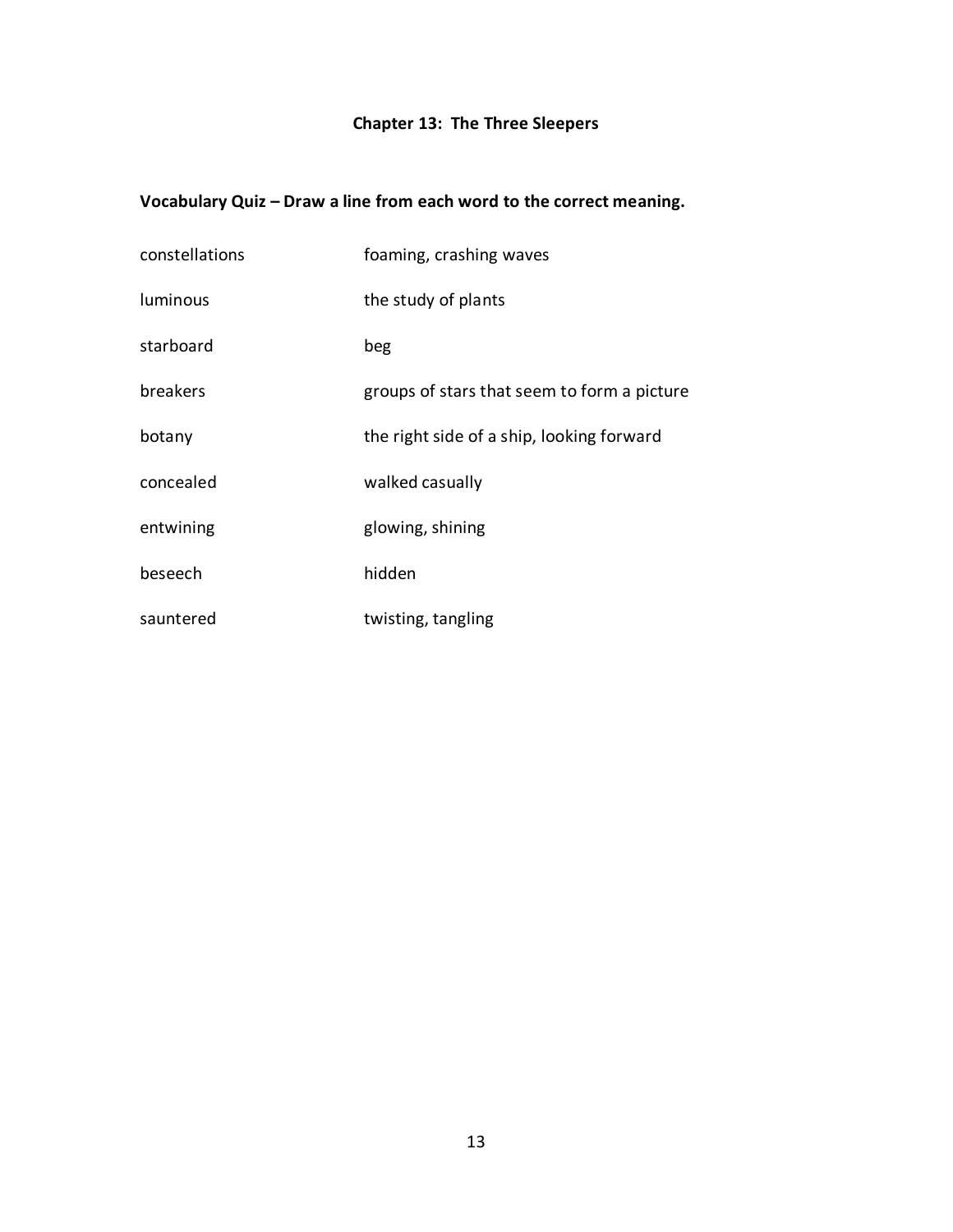# **Chapter 14: The Beginning of the End of the World**

| grave     | determined                                |
|-----------|-------------------------------------------|
| decrepit  | serious                                   |
| reckon    | hand down                                 |
| resolved  | thin and worn out by suffering            |
| stint     | think, understand                         |
| oblivion  | worn out by old age                       |
| barring   | a landing place on the bank of a waterway |
| wintering | embarrassed                               |
| quay      | spending the winter in a safe place       |
| deem      | limit                                     |
| bequeath  | consider, believe                         |
| sheepish  | worn out by old age                       |
| haggard   | except for                                |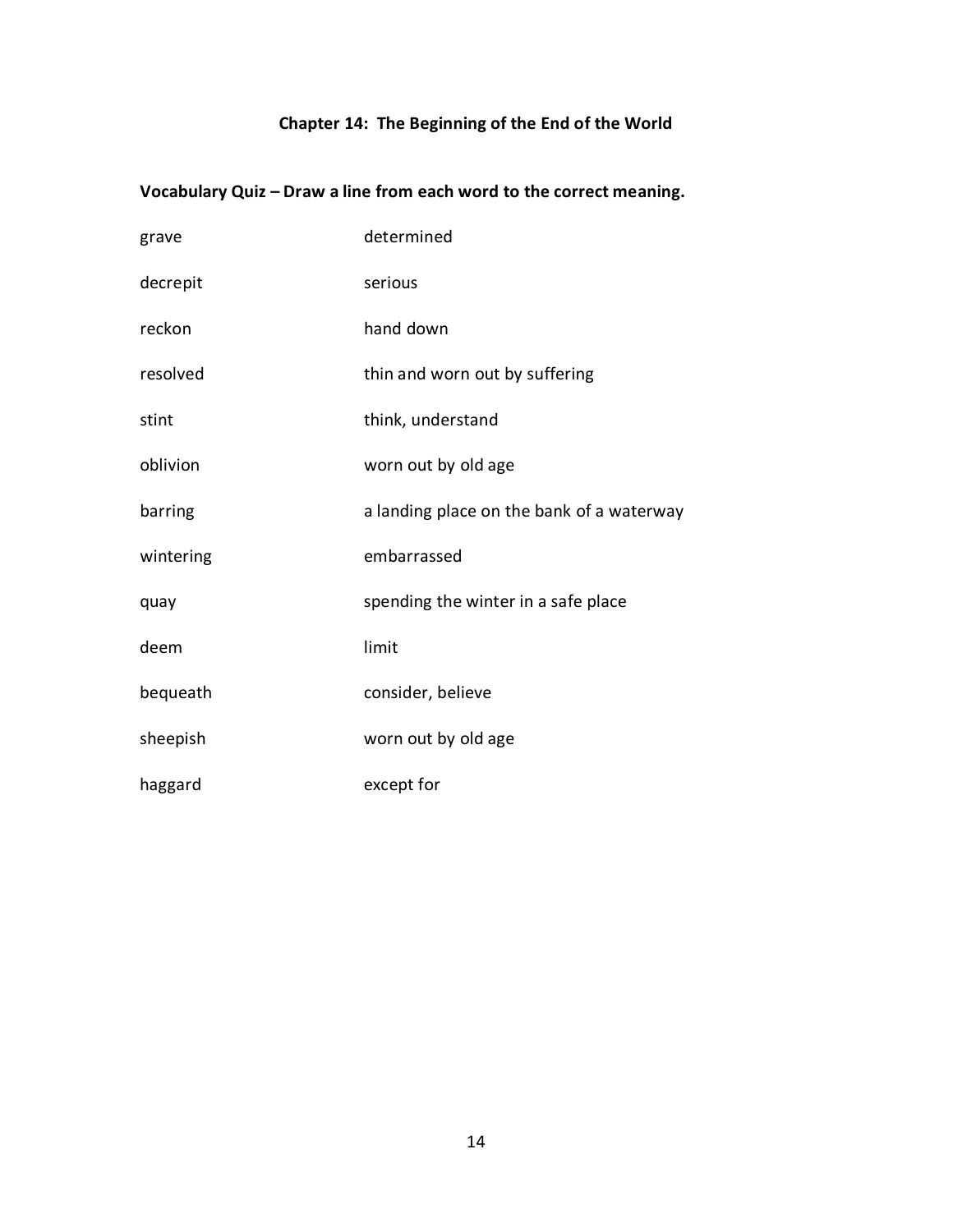### **Chapter 15: The Wonders of the Last Sea**

| cutting   | left alone on an island                            |
|-----------|----------------------------------------------------|
| fathom    | slender towers surrounded by balconies             |
| submarine | a large group (of fish)                            |
| pinnacles | an opening cut through a hill for a railroad track |
| minarets  | small crowns or wreaths worn on the head           |
| Kraken    | a measure of the depth of water, equal to six feet |
| groves    | small pointed towers                               |
| shoal     | a sea monster                                      |
| coronets  | small woods without underbrush                     |
| marooned  | under water                                        |